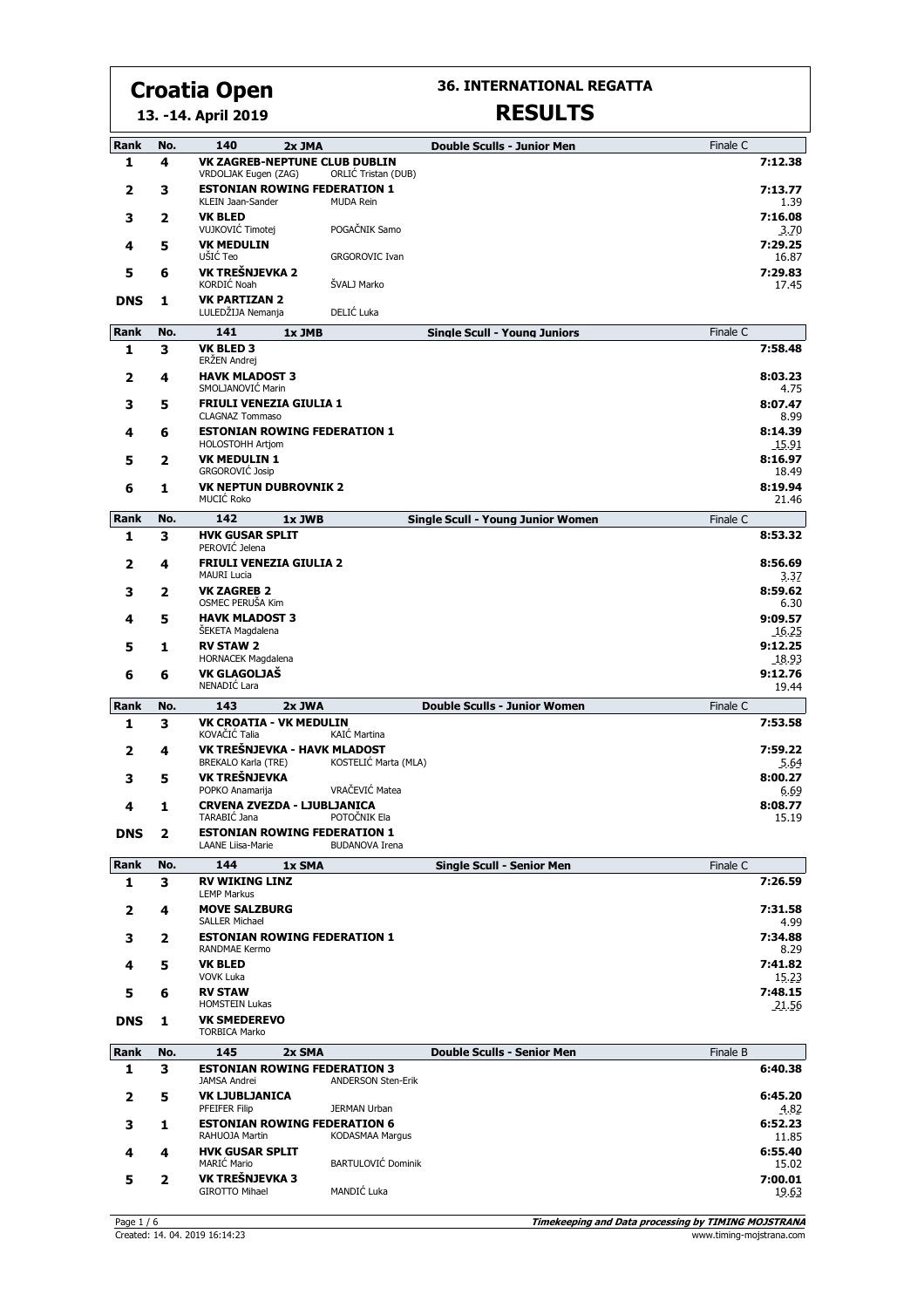**36. INTERNATIONAL REGATTA**

#### **13. -14. April 2019**

| Rank | No. | 146<br>2x SMA                                               |                                                   | <b>Double Sculls - Senior Men</b>       |                        | Finale A |                  |
|------|-----|-------------------------------------------------------------|---------------------------------------------------|-----------------------------------------|------------------------|----------|------------------|
| 1    | з   | <b>SLOVAK ROWING FEDERATION</b><br><b>ZELINKA Peter</b>     | <b>REŽNAK Marek</b>                               |                                         |                        |          | 6:30.15<br>2.58  |
| 2    | 5   | <b>ESTONIAN ROWING FEDERATION 1</b><br>TAIMISOO Kaspar      | <b>ENDREKSON Tonu</b>                             |                                         |                        |          | 6:33.80<br>3.65  |
| 3    | 1   | VESLAŠKA ZVEZA SLOVENIJE 1<br>ČAS Jaka                      | ALJANČIČ Miha                                     |                                         |                        |          | 6:35.96          |
| 4    | 4   | <b>ESTONIAN ROWING FEDERATION 5</b><br>KUSHTEYN Mikhail     | POOLAK Johann                                     |                                         |                        |          | 5.81<br>6:39.47  |
| 5    | 2   | VK TREŠNJEVKA 1                                             |                                                   |                                         |                        |          | 9.32<br>6:50.76  |
| 6    | 6   | <b>CESAREC Boris</b><br><b>ESTONIAN ROWING FEDERATION 4</b> | <b>PAPAC Patrik</b><br><b>KONSTANTINOV Nikita</b> |                                         |                        |          | 20.61<br>6:55.03 |
|      |     | <b>NURM Bertty</b>                                          |                                                   |                                         |                        |          | 24.88            |
| Rank | No. | 147<br>2-JMA<br><b>TURKISH ROWING FEDERATION</b>            |                                                   | Pair - Junior Men                       |                        | Finale A |                  |
| 1    | 7   | OGUZ Okansu                                                 | SAMET Kaban                                       |                                         |                        |          | 7:10.28          |
| 2    | 4   | <b>VK LJUBLJANICA</b><br>MAGAJNA Ažbe                       | MAGAJNA Maj                                       |                                         |                        |          | 7:16.63<br>6.35  |
| 3    | 6   | VESLAŠKA ZVEZA SLOVENIJE<br>POLŠE Filip                     | <b>KOREN Filip</b>                                |                                         |                        |          | 7:18.12<br>7.84  |
| 4    | 2   | <b>ESTONIAN ROWING FEDERATION</b><br><b>RAINER Oras</b>     | <b>RAUBA Arved</b>                                |                                         |                        |          | 7:27.80<br>17.52 |
| 5    | 1   | <b>VK ISTRA</b><br>ALABER Domagoj                           | <b>BIASIOL Andrea</b>                             |                                         |                        |          | 7:37.02<br>26.74 |
| 6    | 5   | <b>VK ZAGREB</b><br><b>BARUN Benedikt Petar</b>             | CEPETIĆ Marko                                     |                                         |                        |          | 7:47.63<br>37.35 |
| 7    | 3   | <b>HAVK MLADOST</b>                                         |                                                   |                                         |                        |          | 8:06.10          |
|      |     | IVIČEK Mateo                                                | SRKOČ Sven                                        |                                         |                        |          | 55.82            |
| Rank | No. | 148<br>4-JMB                                                |                                                   | <b>Four - Young Juniors</b>             |                        | Finale B |                  |
| 1    | 2   | VK TREŠNJEVKA<br>TVRDINIĆ Ivan                              | KRIŠTO Frane                                      | GOJIĆ Jan                               | <b>GUTOWSKI Marko</b>  |          | 7:18.65          |
| 2    | 4   | VK JARUN - HVK KAŠTELA<br>KOLANOVIĆ Lovre                   | <b>VEDAK Mihael</b>                               | <b>BANOVAC Ivan</b>                     | MAGANJIĆ Dominik       |          | 7:20.41<br>1.76  |
| 3    | 3   | <b>HAVK MLADOST 2</b><br>ŽALAC Patrik                       | LONČAR Renato                                     | KRMPOTIĆ Roko                           | MORIĆ Niko             |          | 7:26.16<br>7.51  |
| Rank | No. | 149<br>4-JMB                                                |                                                   | <b>Four - Young Juniors</b>             |                        | Finale A |                  |
| 1    | 3   | <b>TURKISH ROWING FEDERATION</b>                            |                                                   |                                         |                        |          | 6:33.98          |
|      |     | ALAYBEYOGLU Hakan                                           | AL Adem                                           | OZCAN Hasan Arif                        | ALAYBEYOGLU Kagan      |          |                  |
| 2    | 5   | <b>VK JADRAN RIJEKA</b><br>STILIN Matej                     | PUŠKARIĆ Dominik                                  | PULJAK Fran                             | POROPAT Mihovil        |          | 6:58.94<br>24.96 |
| 3    | 1   | <b>VK PARTIZAN</b><br>ŠTIMEC Andrija                        | KUZMANOVIĆ Aleksandar                             | DAŠIĆ Andrej                            | JANKOVIĆ Strahinja     |          | 7:02.44<br>28.46 |
| 4    | 4   | <b>HAVK MLADOST 1</b><br>HAŠPERGER Karlo                    | GALIĆ Matej                                       | <b>MILIN Timon</b>                      | IVANČIĆ Borna          |          | 7:05.35<br>31.37 |
| 5    | 2   | <b>HVK GUSAR - VK DUPIN</b><br>GALINOVIĆ Marko              | <b>MARETIĆ Matej</b>                              | GUDIĆ Petar                             | ŠPANJA Filip           |          | 7:14.91<br>40.93 |
| 6    | 6   | <b>VK ISTRA</b>                                             |                                                   | MILINKOVIĆ Lovro                        |                        |          | 7:23.53          |
|      |     | OPAČIĆ Petar                                                | <b>BALAC Mihael</b>                               |                                         | <b>OMANOVIĆ Haris</b>  |          | 49.55            |
| Rank | No. | 150<br>4x JMB<br><b>VK LJUBLJANICA 1</b>                    |                                                   | <b>Quadruple Sculls - Young Juniors</b> |                        | Finale B | 6:47.41          |
| 1    | 3   | <b>BRLEC Lev</b><br><b>HAVK MLADOST 1</b>                   | <b>GASER Filip</b>                                | <b>ALBREHT Matija</b>                   | ARIH KRANJEC Jordan    |          | 6:58.34          |
| 2    | 5   | <b>MARINAC Martin</b>                                       | KNEŽEVIĆ HUZJAK Ivor                              | MILETIĆ Ivan                            | KOŽIĆ Leon             |          | 10.93            |
| 3    | 1   | <b>CARINTHIAN ROWING FEDERATION</b><br>STORNIG Jakob        | <b>HALODA Michal</b>                              | FAFELEDER Jonas                         | ROIDMAYER Noah         |          | 7:01.23<br>13.82 |
| 4    | 4   | VK TREŠNJEVKA 2<br>PERKOVIĆ Kuzma                           | <b>FRAN David</b>                                 | <b>BANČIĆ Antonio</b>                   | <b>GRAČNER Dominik</b> |          | 7:12.37<br>24.96 |
| 5    | 2   | <b>VK ZAGREB</b><br>DŽIDA Lukas                             | PETRINOVIĆ Lovro                                  | <b>MRVAC Andrija</b>                    | ČUČKOVIĆ Adam          |          | 7:32.41<br>45.00 |
| Rank | No. | 151<br>4x JMB                                               |                                                   | <b>Quadruple Sculls - Young Juniors</b> |                        | Finale A |                  |
| 1    | 4   | <b>VK SMEDEREVO</b>                                         |                                                   |                                         |                        |          | 6:29.16          |
| 2    | 3   | SAMARDŽIJA Petar<br><b>FRIULI VENEZIA GIULIA</b>            | MARKOVIĆ Vuk                                      | POPOVIĆ Dušan                           | VUKAŠINOVIĆ Veliko     |          | 0.85<br>6:35.23  |
|      |     | DRI Marco<br><b>VK CRVENA ZVEZDA</b>                        | RUGGIERO Walter                                   | PINZINI Davide                          | <b>BRAIDOTTI Luca</b>  |          | 6.07<br>6:38.36  |
| З    | 2   | <b>BOJNIC Vasilje</b>                                       | MOHORA Aleksa                                     | ŠAJTANOVIĆ Nemanja                      | KAŠIKOVIĆ Vuk          |          | 9.20             |
| 4    | 5   | <b>VK CROATIA ZAGREB</b><br>SAVIĆ Bartol                    | DŽAJA Dujam                                       | ČULINA Stipe                            | NOVAKOVIĆ Ante         |          | 6:39.53<br>10.37 |
| 5    | 1   | VK TREŠNJEVKA 1<br>PROTULIPAC Patrik                        | JURČIĆ Luka                                       | NICOSCIA Joshua                         | ŠIMUNIĆ BALABAN Jakov  |          | 6:46.31<br>17.15 |
| 6    | 6   | <b>VK LJUBLJANICA 2</b><br>PEJOVIČ Jakob                    | <b>KORBAR Jurij</b>                               | AGIČ Timotej                            | PARTE Gašper           |          | 6:53.28<br>24.12 |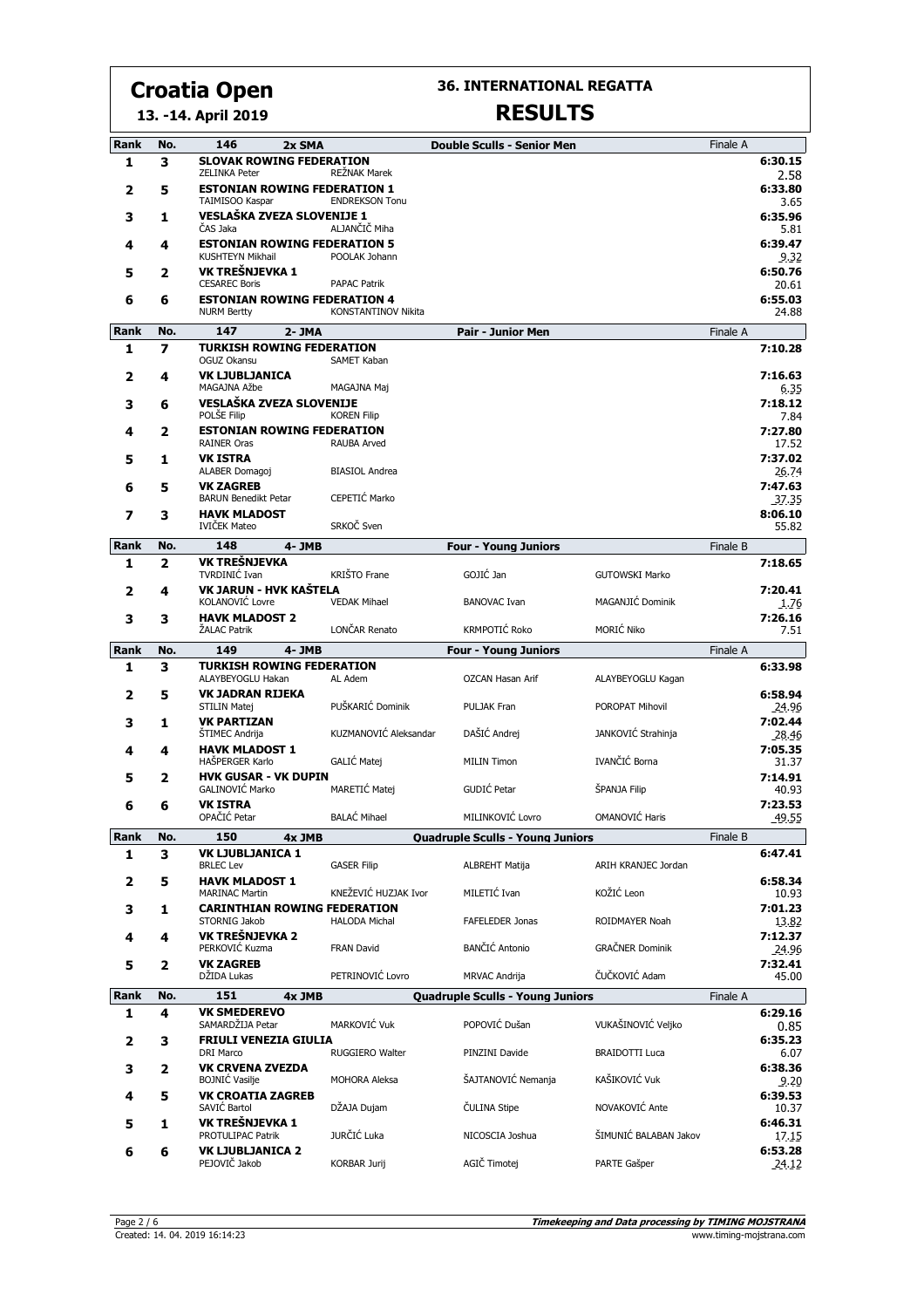**13. -14. April 2019**

#### **36. INTERNATIONAL REGATTA**

| Rank        | No. | 152<br>2x JMA                                                                           |                                         | <b>Double Sculls - Junior Men</b>   | Finale B |                            |
|-------------|-----|-----------------------------------------------------------------------------------------|-----------------------------------------|-------------------------------------|----------|----------------------------|
| 1           | 2   | VESLAŠKA ZVEZA SLOVENIJE                                                                |                                         |                                     |          | 6:50.00                    |
| 2           | 3   | ALIČ Maks<br><b>AUSTRIAN ROWING FEDERATION 2</b><br>KARLOVSKY Michal                    | <b>VOVK Jaka</b><br><b>BARTA Philip</b> |                                     |          | 0.28<br>6:50.14<br>0.14    |
| 3           | 4   | <b>HVK MORNAR SPLIT</b>                                                                 |                                         |                                     |          | 6:54.15                    |
| 4           | 1   | ANZULOVIĆ MIROŠEVIĆ Niko ĆURIN Gordan<br><b>VK NEPTUN DUBROVNIK</b><br>PEROVIĆ Toni     | <b>KUKULJICA Pero</b>                   |                                     |          | $-4.15$<br>6:54.47<br>4.47 |
| 5           | 5   | VK TREŠNJEVKA 1<br>ZORIČIĆ Vinko                                                        | JEDNOBRKOVIĆ Tin                        |                                     |          | 7:03.17<br>13.17           |
| 6           | 6   | <b>VK KORANA</b><br><b>VRABAC Patrik</b>                                                | <b>KONJEVODA Mario</b>                  |                                     |          | 7:24.18<br>34.18           |
| <b>Rank</b> | No. | 153<br>2x JMA                                                                           |                                         | <b>Double Sculls - Junior Men</b>   | Finale A |                            |
| 1           | 4   | <b>VK DANUBIUS 1885 1</b>                                                               |                                         |                                     |          | 6:44.30                    |
| 2           | 3   | RATAJAC Rastko<br><b>AUSTRIAN ROWING FEDERATION 1</b>                                   | STEFANOVIĆ Dušan                        |                                     |          | 6:47.72                    |
| 3           | 1   | <b>HULTSCH Konrad</b><br><b>WRC PIRAT</b>                                               | <b>GILLHOFER Fabian</b>                 |                                     |          | 3.42<br>6:48.47            |
|             |     | <b>TROST Jan</b>                                                                        | <b>ORTNER Fabian</b>                    |                                     |          | 4.17                       |
| 4           | 5   | <b>ESTONIAN ROWING FEDERATION 3</b><br>TIMMUSK Uku Siim                                 | JALAKAS Mark Theodor                    |                                     |          | 6:49.33<br>5.03            |
| 5           | 2   | VK PARTIZAN - VK CRVENA ZVEZDA<br>MATIC Veljko (PAR)                                    | SAVIČ Slavko (CZV)                      |                                     |          | 6:57.82                    |
| 6           | 6   | <b>AUSTRIAN ROWING FEDERATION 3</b>                                                     |                                         |                                     |          | 13.52<br>6:58.09           |
|             |     | <b>RIEDEL Martin</b>                                                                    | <b>GFERRER Georg</b>                    |                                     |          | 13.79                      |
| Rank        | No. | 154<br>1x JMB<br><b>TURKISH ROWING FEDERATION 5</b>                                     |                                         | <b>Single Scull - Young Juniors</b> | Finale B |                            |
| 1           | 3   | <b>OGUZHAN Bilgin</b><br><b>VK JADRAN ZADAR</b>                                         |                                         |                                     |          | 7:36.08<br>7:42.65         |
| 2           | 4   | PERA Luka<br><b>ESTONIAN ROWING FEDERATION 2</b>                                        |                                         |                                     |          | 6.57<br>7:51.84            |
| 3           | 2   | ORGSE Karl Kristofer                                                                    |                                         |                                     |          | 15.76                      |
| 4           | 5   | <b>VK SABLJACI OGULIN</b><br>POLJANČIĆ Davor                                            |                                         |                                     |          | 7:55.81<br>19.73           |
| 5           | 1   | <b>VK BLED 1</b><br>POTOČNIK Gabrijel                                                   |                                         |                                     |          | 8:03.26<br>27.18           |
| 6           | 6   | <b>HVK GUSAR SPLIT</b><br><b>KATAVIĆ Josip</b>                                          |                                         |                                     |          | 8:35.49<br>59.41           |
| Rank        | No. | 155<br>1x JMB                                                                           |                                         | <b>Single Scull - Young Juniors</b> | Finale A |                            |
| 1           | з   | <b>TURKISH ROWING FEDERATION 3</b><br><b>KARA Eren Efe</b>                              |                                         |                                     |          | 7:32.97                    |
| 2           | 2   | <b>TURKISH ROWING FEDERATION 1</b><br>YILMAZ AYDIN Kaan                                 |                                         |                                     |          | 7:35.27<br>2.30            |
| 3           | 1   | <b>TURKISH ROWING FEDERATION 4</b><br><b>BAYRAM Omer</b>                                |                                         |                                     |          | 7:36.55<br>3.58            |
| 4           | 5   | <b>VK JARUN 1</b><br>BOŽIĆ JOKIĆ Josip                                                  |                                         |                                     |          | 7:49.66<br>16.69           |
| э           | 4   | <b>HAVK MLADOST 1</b>                                                                   |                                         |                                     |          | 7:52.75                    |
| 6           | 6   | AVGUSTINOV Ivan<br><b>VK ZAGREB 1</b>                                                   |                                         |                                     |          | 19.78<br>8:00.51           |
|             |     | <b>UCCELLINI Fran</b>                                                                   |                                         |                                     |          | 27.54                      |
| <b>Rank</b> | No. | 156<br>2- SMA                                                                           |                                         | Pair - Senior Men                   | Finale A |                            |
| 1           | 4   | <b>VK CROATIA ZAGREB</b><br>SAMARDŽIĆ Bernard                                           | PLIŠIĆ Danijel                          |                                     |          | 6:55.61                    |
| 2           | 2   | <b>NAUTILUS KLAGENFURT - VILLACH</b><br>RIEDEL Maximilian (NAU KLA) LINDNER Jakob (VIL) |                                         |                                     |          | 7:13.45<br>17.84           |
| 3           | 3   | <b>HAVK MLADOST 2</b><br>UKROPINA Marko                                                 | <b>BANOVIĆ Lovro</b>                    |                                     |          | 7:16.13<br>20.52           |
| Rank        | No. | 157<br>2x SWA                                                                           |                                         | <b>Double Sculls - Senior Women</b> | Finale A |                            |
| 1           | 4   | <b>ESTONIAN ROWING FEDERATION 1</b><br><b>JAANSON Greta</b>                             | <b>ALTTOA Grete</b>                     |                                     |          | 7:18.32                    |
| 2           | 3   | <b>ESTONIAN ROWING FEDERATION 2</b><br><b>MITT Liisu</b>                                | MAESAAR Karolyn                         |                                     |          | 7:21.59<br>3.27            |
| 3           | 5   | VK GRAFIČAR - VK TREŠNJEVKA<br><b>VODOGAZ Milica</b>                                    | KRAKIĆ Žana                             |                                     |          | 7:23.01<br>4.69            |
| 4           | 1   | <b>HAVK MLADOST</b><br>PLEJIC Valentina                                                 | ŽAJA Katarina Lara                      |                                     |          | 7:24.76                    |
| 5           | 6   | <b>SLOVAK ROWING FEDERATION</b><br>MARKULINOVA Anna                                     | SUCHOVA Barbora                         |                                     |          | 6.44<br>7:32.42            |
| 6           | 7   | <b>RV STAW</b>                                                                          |                                         |                                     |          | 14.10<br>7:33.58           |
|             |     | <b>TIEFENTHALER Lara</b><br><b>VK JADRAN ZADAR</b>                                      | MINICHMAYER Tabea                       |                                     |          | 15.26<br>8:02.49           |
| 7           | 2   | KARAČIĆ Iva                                                                             | ŽUVANIĆ Ela                             |                                     |          | 44.17                      |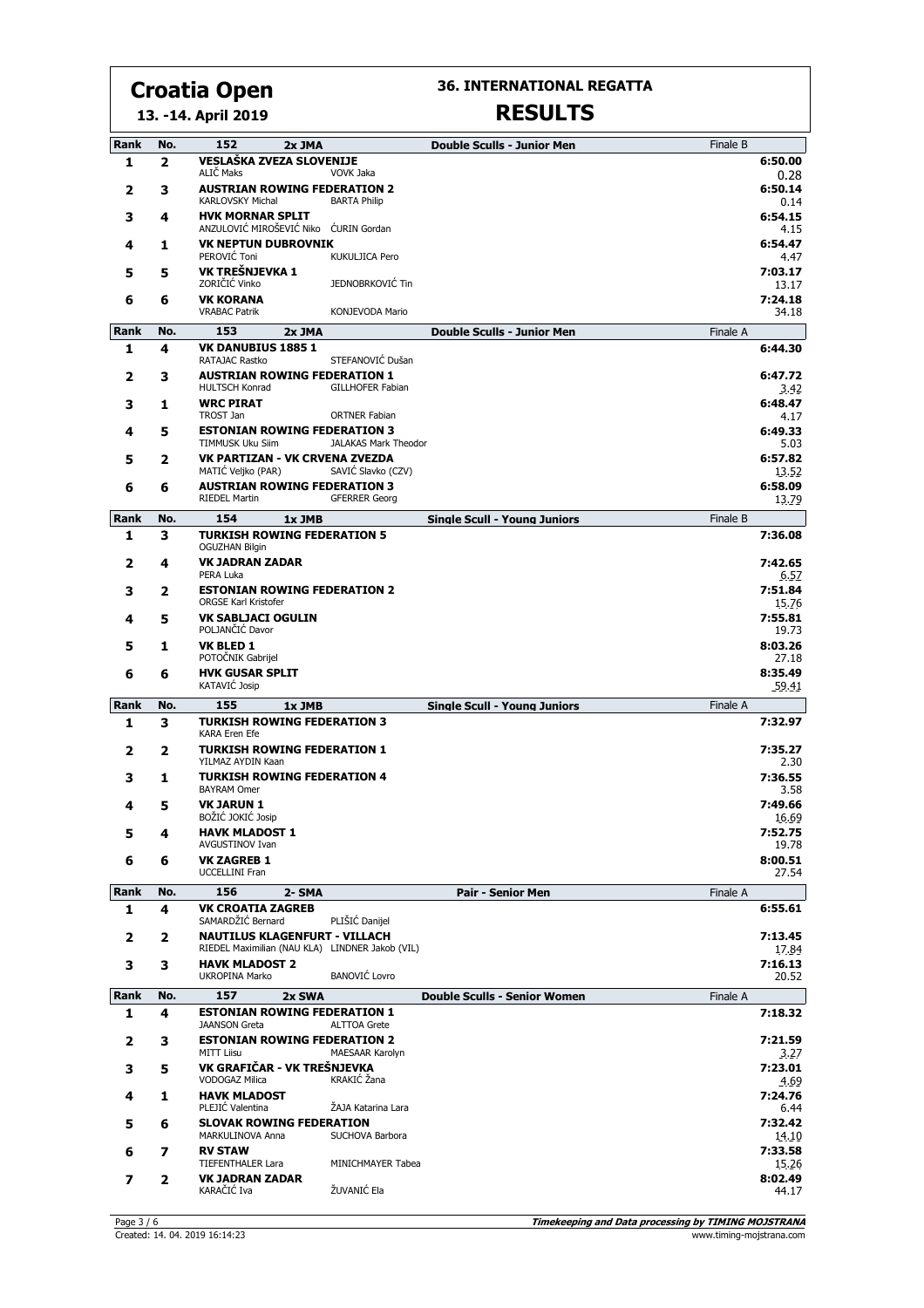**13. -14. April 2019**

#### **36. INTERNATIONAL REGATTA**

| Rank<br>1  | No.<br>3 | 158<br><b>FRIULI VENEZIA GIULIA 3</b>                                           | 1x JWB               |                       | <b>Single Scull - Young Junior Women</b> |                       | Finale B | 8:36.84                 |
|------------|----------|---------------------------------------------------------------------------------|----------------------|-----------------------|------------------------------------------|-----------------------|----------|-------------------------|
| 2          | 5        | <b>MITRI Letizia</b><br><b>VK IZOLA</b>                                         |                      |                       |                                          |                       |          | 8:44.24                 |
| 3          | 4        | MEDVEŠČEK Zala<br><b>VK ISTRA 1</b>                                             |                      |                       |                                          |                       |          | 7.40<br>8:48.46         |
| 4          | 2        | GRGORINIĆ Mia<br><b>VK BLED</b>                                                 |                      |                       |                                          |                       |          | 11.62<br>8:50.62        |
| 5          | 1        | <b>BAJEC Ela</b><br><b>VK JADRAN RIJEKA 1</b>                                   |                      |                       |                                          |                       |          | 13.78<br>8:52.84        |
| <b>DNS</b> | 6        | SMILOVIĆ Mirjam<br><b>VK ZAGREB 1</b><br>BOŽIČEVIĆ Bruna                        |                      |                       |                                          |                       |          | 16.00                   |
| Rank       | No.      | 159                                                                             | 1x JWB               |                       | <b>Single Scull - Young Junior Women</b> |                       | Finale A |                         |
| 1          | 4        | <b>TURKISH ROWING FEDERATION 2</b>                                              |                      |                       |                                          |                       |          | 8:24.79                 |
| 2          | 2        | BAYKARA Deniznur Serra<br><b>FRIULI VENEZIA GIULIA 1</b><br><b>GNATTA Alice</b> |                      |                       |                                          |                       |          | 8:27.54                 |
| 3          | 3        | <b>TURKISH ROWING FEDERATION 1</b><br><b>ULGEY Rukenn</b>                       |                      |                       |                                          |                       |          | 2.75<br>8:30.04<br>5.25 |
| 4          | 5        | <b>FRIULI VENEZIA GIULIA 4</b><br><b>GOTTARDI Giulia</b>                        |                      |                       |                                          |                       |          | 8:41.05<br>16.26        |
| 5          | 1        | <b>VK IKTUS 1</b><br>KERETIĆ Luna                                               |                      |                       |                                          |                       |          | 8:45.05<br>20.26        |
| 6          | 6        | <b>RV STAW 1</b><br><b>WIESINGER Hannah</b>                                     |                      |                       |                                          |                       |          | 8:46.75<br>21.96        |
| Rank       | No.      | 160                                                                             | 4x SMA               |                       | <b>Quadruple Sculls - Senior Men</b>     |                       | Finale A |                         |
| 1          | 4        | MORNAR-DUPIN-TREŠNJEVKA                                                         |                      |                       |                                          |                       |          | 6:09.12                 |
| 2          | 3        | <b>GABRE Frane</b><br><b>VK CROATIA ZAGREB</b>                                  |                      | MAHMUTOVIĆ Goran      | ŠARIĆ Ivan                               | BIJELIĆ Jakov         |          | 0.76<br>6:11.85         |
| 3          | 2        | ČANIĆ Tomislav<br>VK TREŠNJEVKA                                                 | <b>HABUDA Karlo</b>  |                       | TURČIĆ Matija                            | GOJANOVIĆ RAKIĆ Luka  |          | 2.73<br>6:26.60         |
|            |          | <b>CESAREC Boris</b>                                                            | <b>PAPAC Patrik</b>  |                       | MANDIĆ Luka                              | GIROTTO Mihael        |          | 17.48                   |
| Rank       | No.      | 161<br><b>TURKISH ROWING FEDERATION</b>                                         | 4- JMA               |                       | <b>Four - Junior Men</b>                 |                       | Finale B | 6:25.84                 |
| 1          | 3        | <b>ILYAS CAGATAY Urdem</b><br>VESLAŠKA ZVEZA SLOVENIJE                          |                      | YUNUS Emre Cegen      | ORMEZ Hakan Berk                         | <b>ULAS Kurt</b>      |          |                         |
| 2          | 5        | <b>GRACE Jernej</b>                                                             | ČAS Jure             |                       | <b>TRATNIK Aleksej</b>                   | KRAVČUK Semen         |          | 6:32.65<br>6.81         |
| з          | 2        | VK GRAFIČAR - VK CRVENA ZVEZDA<br>SRBINOVIĆ Ognjen (GRA)                        |                      | MARTINOVIĆ Igor (GRA) | LJUNA Jovan (CZV)                        | KOSTIĆ Boško (CZV)    |          | 6:40.04<br>14.20        |
| 4          | 4        | <b>GMUNDEN-OTTENSHEIM-WIKING LINZ</b><br><b>GRUBER Sebastian</b>                | <b>SUCKERT David</b> |                       | <b>HAIDER Vitus</b>                      | <b>GRUBER Thomas</b>  |          | 6:41.70<br>15.86        |
| 5          | 1        | <b>HVK GUSAR SPLIT 2</b><br>PLEIĆ Luka                                          | TONKOVIĆ Josip       |                       | LOVRINČEVIĆ Toni                         | FABJANAC Fabjan       |          | 6:43.67<br>17.83        |
| Rank       | No.      | 162                                                                             | 4-JMA                |                       | <b>Four - Junior Men</b>                 |                       | Finale A |                         |
| 1          | 4        | <b>TURKISH RF - FENERBACHE RC</b><br><b>SAYGILI Emir</b>                        | SAVAS Ahmet Eren     |                       | <b>BASARAN Cevit Caner</b>               | <b>DAGLI Mert Ali</b> |          | 6:22.00<br>0.35         |
| 2          | 5.       | GRAFIČAR - PARTIZAN - GALEB<br>GRUBER Đorđe (GRA)                               | BELIĆ Dušan (PAR)    |                       | SAMARDŽIJA Ranko (PAR)                   | STANKOVIĆ Todor (GAL) |          | 6:22.99<br>0.99         |
| з          | 3        | <b>HVK GUSAR SPLIT 1</b><br>GRUBIŠA Antonio                                     | MAJIĆ Bruno          |                       | <b>BORKOVIĆ Karlo</b>                    | VUKOVIĆ Ivan          |          | 6:24.17<br>2.17         |
| 4          | 2        | JARUN - KRKA -TREŠNJEVKA<br><b>KLARIN Lovre</b>                                 | PUJAS Viktor         |                       | <b>ĐOMLIJA Mislav</b>                    | RADOVČIĆ Jerko        |          | 6:26.18<br>4.18         |
| 5          | 1        | JADRAN-ISTRA-KRKA-TREŠNJEVKA<br>MOROVIĆ Niko                                    | PERIŠIĆ Nino         |                       | MARKULINČIĆ Luka                         | STOJŠIĆ Mateo         |          | 6:27.70<br>5.70         |
| 6          | 6        | VK SMEDEREVO - VK GRAFIČAR<br>JEVTIĆ Andrija                                    |                      | JOVANOVIĆ Miroslav    | KOLAREVIĆ Nikola (GRA)                   | SOLDATOVIĆ Nikola     |          | 6:33.88<br>11.88        |
| Rank       | No.      | 163                                                                             | 2x JWA               |                       | <b>Double Sculls - Junior Women</b>      |                       | Finale B |                         |
| 1          | 3        | <b>AUSTRIAN ROWING FEDERATION 3</b><br><b>ELBARANES Maya</b>                    | <b>SELIC Maria</b>   |                       |                                          |                       |          | 7:45.81                 |
| 2          | 5        | <b>AUSTRIAN ROWING FEDERATION 2</b><br><b>BRANDNER Karin</b>                    | RODINGER Marika      |                       |                                          |                       |          | 7:48.31<br>2.50         |
| 3          | 1        | VK CROATIA - HVK MORNAR<br>SINOVČIĆ Barbara                                     | MRDULJAŠ Maura       |                       |                                          |                       |          | 7:51.96                 |
| 4          | 4        | VESLAŠKA ZVEZA SLOVENIJE 4<br>BAKARIČ Lana                                      | VOVK Jera            |                       |                                          |                       |          | 6.15<br>7:53.09         |
| 5          | 2        | VK PARTIZAN - VK CRVENA ZVEZDA<br>BEZBRODICA Maša                               | <b>BUGARSKI Maša</b> |                       |                                          |                       |          | 7.28<br>7:53.14<br>7.33 |
| 6          | 6        | <b>VST VOLKERMARKT</b><br><b>ULRICH Anna</b>                                    |                      | SCHILDBERGER Annika   |                                          |                       |          | 7:59.95<br>14.14        |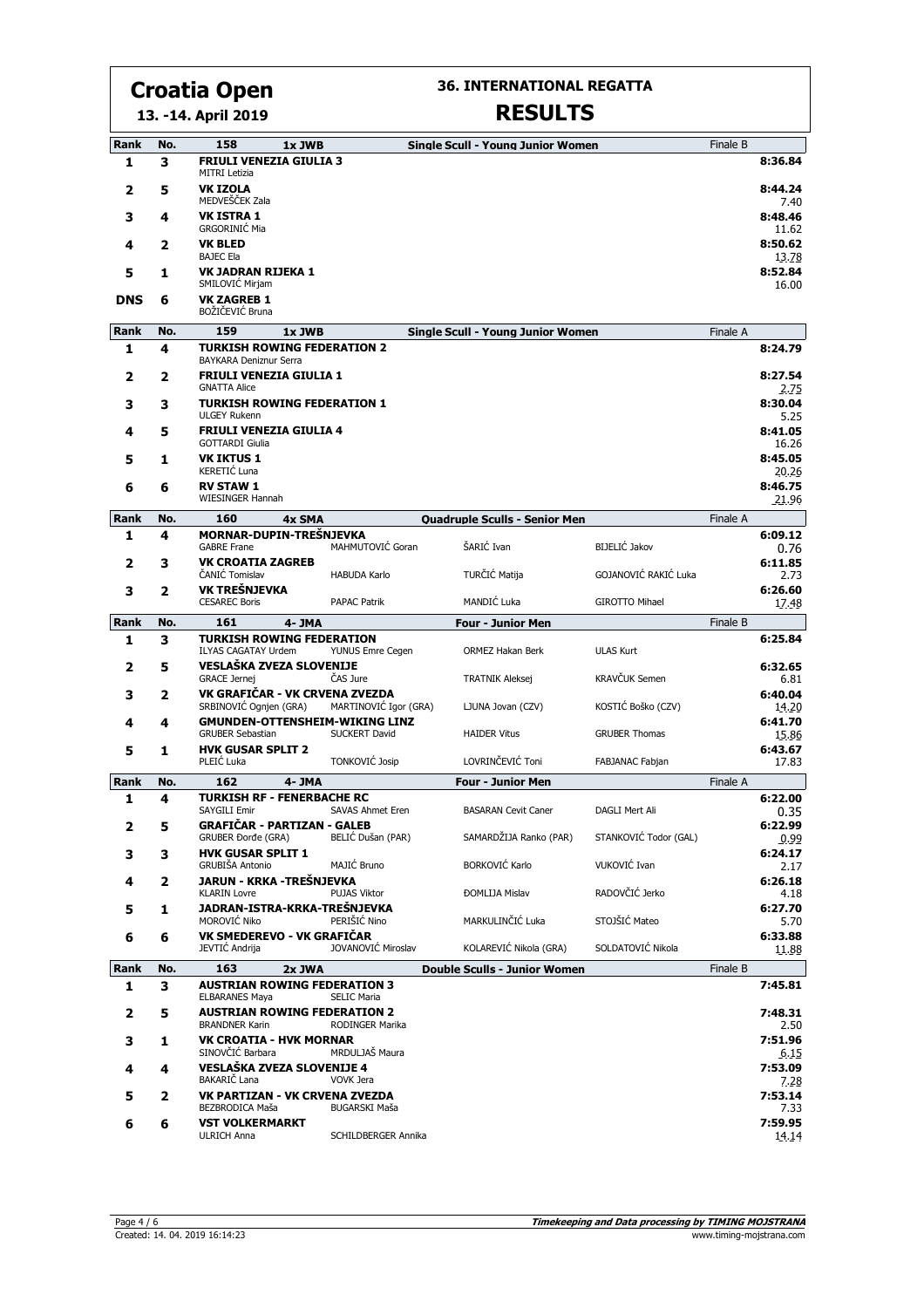**36. INTERNATIONAL REGATTA**

#### **13. -14. April 2019**

| Rank | No.                     | 164<br>2x JWA                                                                |                         | <b>Double Sculls - Junior Women</b>  |                         | Finale A |                  |
|------|-------------------------|------------------------------------------------------------------------------|-------------------------|--------------------------------------|-------------------------|----------|------------------|
| 1    | 4                       | VK GRAFIČAR - VK CRVENA ZVEZDA<br>MIJAILOVIĆ Andrijana (GRA) LATIĆ Iva (CZV) |                         |                                      |                         |          | 7:36.70          |
| 2    | з                       | <b>VESLAŠKA ZVEZA SLOVENIJE 2</b><br>TEPEŠ Neja                              | <b>KOZOLE Nika</b>      |                                      |                         |          | 7:38.08<br>1.38  |
| 3    | 2                       | <b>AUSTRIAN ROWING FEDERATION 1</b>                                          |                         |                                      |                         |          | 7:40.75          |
| 4    | 5                       | <b>CAVALLAR Valentina</b><br><b>ESTONIAN ROWING FEDERATION 2</b>             | <b>MELINC Larissa</b>   |                                      |                         |          | 4.05<br>7:42.09  |
|      |                         | <b>ARON Anabel</b>                                                           | <b>DMITRIJEV Helene</b> |                                      |                         |          | 5.39             |
| 5    | 6                       | VESLAŠKA ZVEZA SLOVENIJE 3<br><b>COP Ruby</b>                                | KŠELA Pika              |                                      |                         |          | 7:49.67<br>12.97 |
| 6    | 1                       | VESLAŠKA ZVEZA SLOVENIJE 5<br>SUHODOLJČAN Tia                                | <b>MACCHI Agnese</b>    |                                      |                         |          | 7:54.75<br>18.05 |
| Rank | No.                     | 165<br>1x SMA                                                                |                         | <b>Single Scull - Senior Men</b>     |                         | Finale B |                  |
| 1    | 3                       | VESLAŠKA ZVEZA SLOVENIJE<br><b>HRVAT Rajko</b>                               |                         |                                      |                         |          | 7:15.60          |
| 2    | 4                       | <b>VK DRAVSKE ELEKTRARNE MB</b><br><b>KREBS Nik</b>                          |                         |                                      |                         |          | 7:22.82<br>7.22  |
| 3    | 5                       | <b>ESTONIAN ROWING FEDERATION 4</b><br><b>UDAM Juri-Mikk</b>                 |                         |                                      |                         |          | 7:31.13<br>15.53 |
| 4    | 1                       | <b>CLUB DE REGATATAS LIMA</b><br>HAMANN ZLATAR Geronimo                      |                         |                                      |                         |          | 7:36.95<br>21.35 |
| 5    | 6                       | <b>ESTONIAN ROWING FEDERATION 3</b><br>LINDSALU Kristjan                     |                         |                                      |                         |          | 7:53.62<br>38.02 |
| DNS  | 2                       | <b>TURKISH ROWING FEDERATION</b><br><b>CAKMAK Sefik</b>                      |                         |                                      |                         |          |                  |
| Rank | No.                     | 166<br>1x SMA                                                                |                         | <b>Single Scull - Senior Men</b>     |                         | Finale A |                  |
| 1    | з                       | <b>VK CROATIA ZAGREB 1</b><br><b>MARTIN Damir</b>                            |                         |                                      |                         |          | 7:02.67          |
| 2    | 4                       | <b>WAGINGER RUDERVEREIN</b><br><b>REIM Lukas</b>                             |                         |                                      |                         |          | 7:08.41<br>5.74  |
| 3    | 2                       | VK TREŠNJEVKA<br>RADONIĆ Luka                                                |                         |                                      |                         |          | 7:15.15<br>12.48 |
| 4    | 1                       | <b>VK IKTUS</b><br>ŠAIN David                                                |                         |                                      |                         |          | 7:19.26<br>16.59 |
| 5    | 5                       | <b>HAVK MLADOST</b><br>BARIČEVIĆ Luka                                        |                         |                                      |                         |          | 7:26.80          |
| 6    | 6                       | <b>WRC PIRAT</b>                                                             |                         |                                      |                         |          | 24.13<br>7:37.06 |
| Rank | No.                     | <b>KREITMEIER Lukas</b><br>167<br>2x SML                                     |                         | Double Sculls - Lightweight Men      |                         | Finale A | 34.39            |
| 1    | 3                       | VESLAŠKA ZVEZA SLOVENIJE                                                     |                         |                                      |                         |          | 6:43.75          |
| 2    | 2                       | <b>JALEN Aleš</b><br><b>ESTONIAN ROWING FEDERATION 1</b>                     | MALEŠIČ Jaka            |                                      |                         |          | 6:50.82          |
|      |                         | <b>LOOT Elar</b>                                                             | RUUSALEPP Karl August   |                                      |                         |          | 7.07             |
| 3    | 4                       | <b>VK NEPTUN DUBROVNIK</b><br><b>CRNJAK Toni</b>                             | ČONDRIĆ Lovro           |                                      |                         |          | 6:52.97<br>9.22  |
| 4    | 5                       | <b>ESTONIAN ROWING FEDERATION 2</b><br>KOPPEL Ander                          | KALJUSTE Martin         |                                      |                         |          | 6:56.08<br>12.33 |
| 5    | 1                       | <b>HAVK MLADOST</b><br>PAP Marko                                             |                         |                                      |                         |          | 7:03.97          |
| Rank | No.                     | 168<br>4- SMA                                                                | SOLDO Zvonimir          | <b>Four - Senior Men</b>             |                         | Finale A | 20.22            |
| 1    | 3                       | <b>HAVK MLADOST 1</b>                                                        |                         |                                      |                         |          | 6:36.44          |
| 2    | 5                       | UKROPINA Marko<br><b>HAVK MLADOST 2</b>                                      | <b>BANOVIĆ Lovro</b>    | MATIĆ Stjepan                        | <b>JURINA Filip</b>     |          | 1.91<br>6:37.61  |
|      |                         | PAP Luka                                                                     | PLENKOVIĆ Antun         | <b>OMERZO Borut</b>                  | REBIĆ Ivo               |          | 3.08             |
| 3    | 4                       | <b>VK ZAGREB</b><br><b>TOT Marko</b>                                         | <b>MURER Ante</b>       | GRBAŠIĆ Nikola                       | MILODANOVIĆ Marko       |          | 6:38.18<br>3.65  |
| ΟUΤ  | 2                       | <b>HAVK MLADOST 3</b><br>SINKOVIĆ Martin                                     | SINKOVIĆ Valent (2-SMA) |                                      |                         |          | 6:34.53<br>0.73  |
| Rank | No.                     | 169<br>4x JMA                                                                |                         | <b>Quadruple Sculls - Junior Men</b> |                         | Finale A |                  |
| 1    | 7                       | <b>VK DANUBIUS 1885</b><br>KATIĆ Ivan                                        | RATAJAC Rastko          | STEFANOVIĆ Dušan                     | DURUTOVIĆ Veselin       |          | 6:24.83          |
| 2    | з                       | <b>RV VILLACH - WRK DONAU</b><br>GUTSCHI Bernd (VIL)                         | SAUERBIER Luca (VIL)    | <b>GIETLER Hannes</b>                | TURKE Paul (DON)        |          | 6:28.06<br>3.23  |
| з    | 4                       | <b>MOVE SALZBURG - LIA</b><br>SVETINA Benjamin                               | PENK Andreas            | <b>BOTHA Alexander</b>               | <b>ZUNZER Philipp</b>   |          | 6:30.25<br>5.42  |
| 4    | 5                       | <b>RV GMUNDEN - RV WIKING LINZ</b><br>ORTNER Jonathan                        | MENSDORFF Eduard        | <b>HAUSER Paul</b>                   | <b>HASELTINE Robert</b> |          | 6:30.46<br>5.63  |
| 5    | 1                       | VK CRVENA ZVEZDA - VK GALEB<br>DŽOPALIĆ Veljko (CZV)                         | STEVANOVIĆ Nikola (CZV) | SREBRO Nikola (GAL)                  | ŠAVRLJUGA Petar (CZV)   |          | 6:35.69<br>10.86 |
| 6    | 6                       | <b>HAVK MLADOST</b><br>ČORAK Jakov                                           | ŠURINA Lovro            | <b>MARCICH Vito</b>                  | <b>JUKIĆ Vilko</b>      |          | 6:46.71<br>21.88 |
| 7    | $\overline{\mathbf{2}}$ | <b>HVK VUKOVAR</b><br>VUKIĆ Matej                                            | GAŠPARIĆ Matko          | MAROŠEVIĆ Filip                      | KOLAR Ivan              |          | 6:47.85<br>23.02 |
|      |                         |                                                                              |                         |                                      |                         |          |                  |